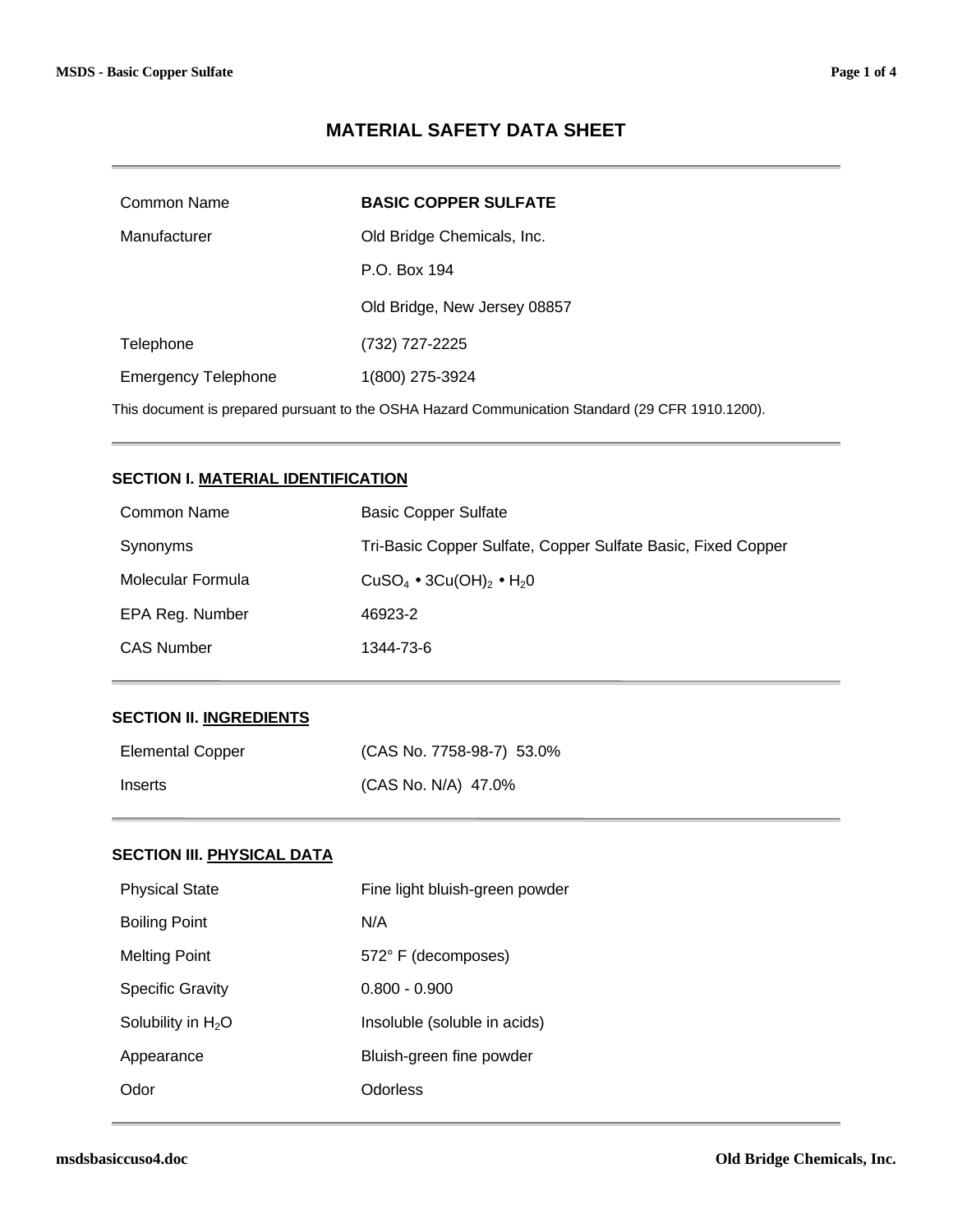# **SECTION IV. FIRE AND EXPLOSION DATA**

| <b>Flash Point</b>                    | Not applicable                                                                                                                                                                                                       |
|---------------------------------------|----------------------------------------------------------------------------------------------------------------------------------------------------------------------------------------------------------------------|
| <b>Flammable Limits</b>               | Not flammable. If heated above $570^{\circ}$ F it can decompose to<br>emit toxic fumes of oxide and sulfur.                                                                                                          |
| <b>Extinguishing Media</b>            | Basic Copper Sulfate does not burn nor will it support<br>combustion. Use dry chemical, Carbon Dioxide, foam or water<br>mist or fog. If stored with other combustible products use<br>water, $CO2$ or dry chemical. |
| Special Fire Fighting<br>Instructions | If dry heated above 300 $^{\circ}$ C, SO <sub>2</sub> is evolved. If water is used,<br>dike fire control water for later disposal. Keep away from<br>streams or lakes.                                               |
| Fire and Explosion Hazards            | <b>None</b>                                                                                                                                                                                                          |

# **SECTION V. REACTIVITY DATA**

| Stability                                  | Stable at normal temperatures                                                                                |
|--------------------------------------------|--------------------------------------------------------------------------------------------------------------|
| Conditions to Avoid                        | May burn, but will not ignite.                                                                               |
| Incompatibility                            | Mixing with acid will solubilize product producing water soluble<br>products.                                |
| Hazardous Decomposition<br><b>Products</b> | None at normal production temperatures and pressures. If dry<br>heated above 300° C toxic sulfur may evolve. |
| Polymerization                             | Will not occur.                                                                                              |

# **SECTION VI. HEALTH AND HAZARD INFORMATION**

| Swallowing      | Ingestion can cause diarrhea, vomiting and stomach pain.<br>LD50 (rats) = $1000 \text{ mg/kg}$ .                                                             |
|-----------------|--------------------------------------------------------------------------------------------------------------------------------------------------------------|
| Skin            | Certain individuals may be sensitive to copper                                                                                                               |
| Eyes            | Severe eye irritant. Causes substantial, but temporary eye<br>damage. May be corrosive to eyes.                                                              |
|                 | Eye irritation score:<br>(Unwashed) 24 hours = $14.33$<br>(Unwashed) 48 hours = $13.33$<br>(Unwashed) $72$ hours = $3.33$<br>(Unwashed) $7 \text{ days} = 0$ |
| Inhalation      | Inhalation of dust may cause irritation to the upper respiration<br>tract.                                                                                   |
| Carcinogenicity | None as per NTP, OSHA, and IARC.                                                                                                                             |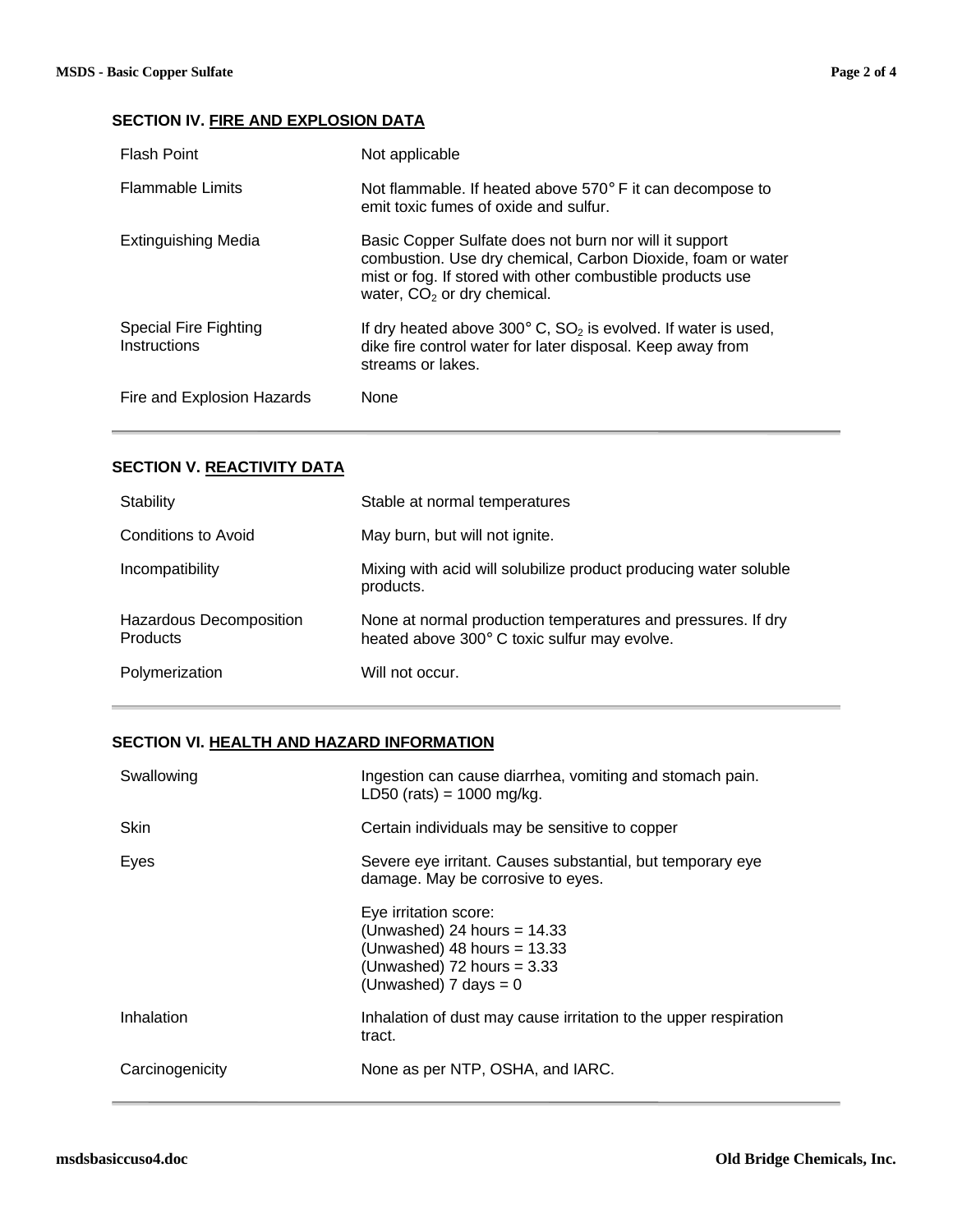### **SECTION VII. FIRST AID PROCEDURES**

| Swallowing      | Give large amounts of milk or water. Induce vomiting. Do not<br>give anything by mouth or induce vomiting if the person is<br>unconscious. Call Poison Control Center or a physician. |
|-----------------|---------------------------------------------------------------------------------------------------------------------------------------------------------------------------------------|
| <b>Skin</b>     | Wash thoroughly with soap and water. Remove and wash<br>contaminated clothing before reuse. Get medical attention if<br>necessary.                                                    |
| Eyes            | Immediately flush eyes with plenty of water for 15 minutes.<br>Hold eyelids apart during irrigation. Call a physician.                                                                |
| Inhalation      | Remove person to fresh air and call a physician.                                                                                                                                      |
| Carcinogenicity | None                                                                                                                                                                                  |

### **SECTION VIII. HANDLING PRECAUTIONS**

| <b>Personal Protective Equipment</b> | Chemical safety goggles. Gloves and protective clothing<br>should be worn to prevent prolonged skin contact. |
|--------------------------------------|--------------------------------------------------------------------------------------------------------------|
| <b>Respiratory Protection</b>        | Wear an approved respirator for dusts or mists.                                                              |

#### **SECTION IX. ENVIRONMENTAL AND DISPOSAL INFORMATION**

| <b>Aquatic Toxicity</b>      | Daphnia LC50 at $=$ In excess of 320 ug/liter.                                                                                                                                                                      |
|------------------------------|---------------------------------------------------------------------------------------------------------------------------------------------------------------------------------------------------------------------|
| Spills and Leaks             | Comply with Federal, State and local regulations on reporting<br>spills. Do not wash away the powder. Recover dry if possible.<br>If product is in a confined solution, pump it into a chemical<br>waste container. |
| Waste Disposal               | Do not reuse container. Dispose of powder or solutions and<br>container in accordance with Federal, State and local<br>regulations.                                                                                 |
| <b>Environmental Effects</b> | Toxic to fish and plants.                                                                                                                                                                                           |

### **SECTION X. SPECIAL PRECAUTIONS**

| Storage                  | Store in a dry place.                                       |
|--------------------------|-------------------------------------------------------------|
| <b>Other Precautions</b> | None other than those stated in the MSDS or on the package. |

### **SECTION XI. REGULATORY INFORMATION**

NOTICE: The information herein is presented in good faith and believed to be accurate. However, no warranty, expressed or implied, is given. Regulatory requirements are subject to change and may differ from one location to another. It is the buyer's responsibility to ensure that its activities comply with Federal, State and local laws.